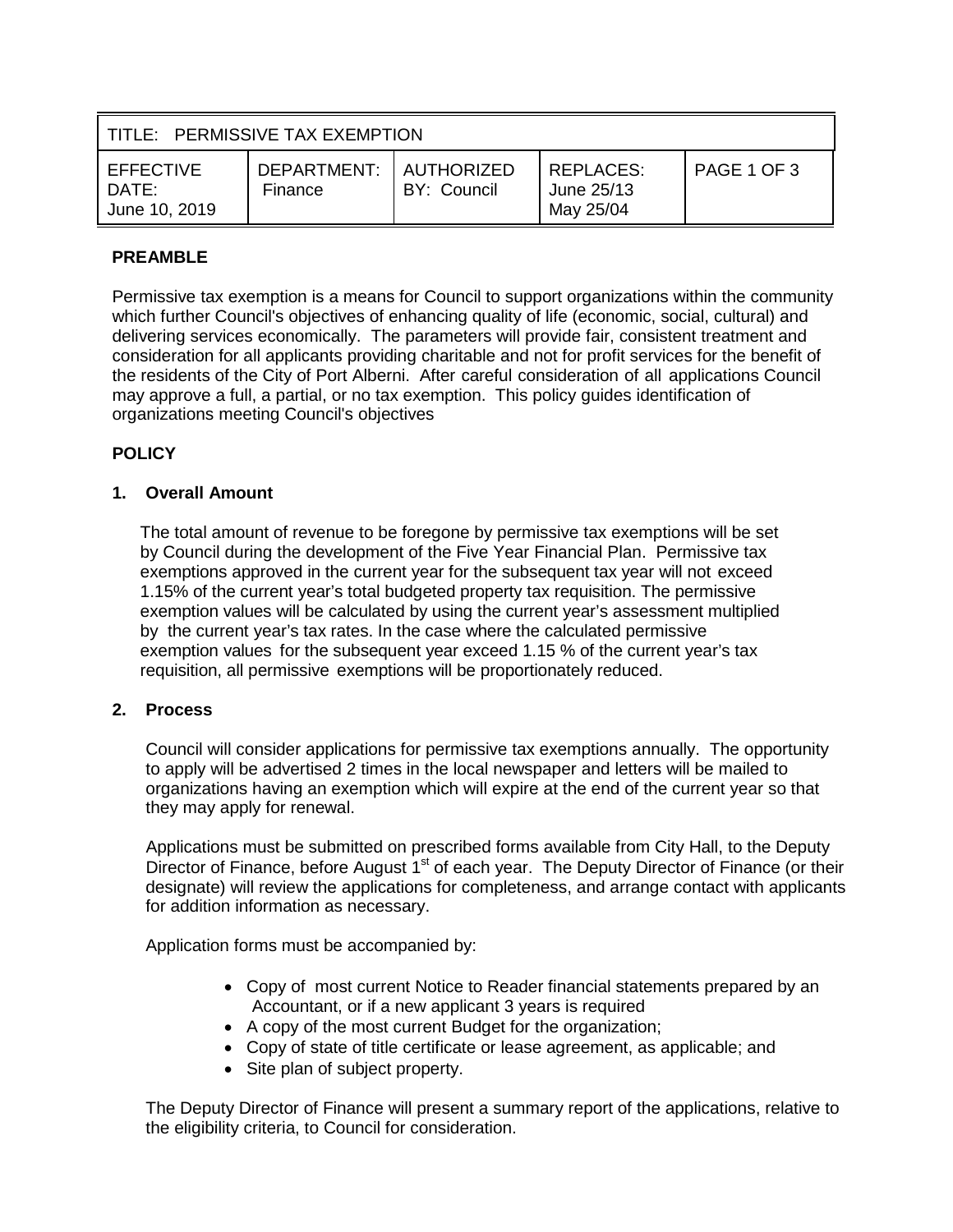## **3. Eligibility Criteria**

- a. Application of this permissive tax exemption policy is subject to applicable provincial legislation. Applicants are encouraged to familiarize themselves with the legislation.
- b. In assessing the application of permissive tax exemption to the land or buildings occupied by a qualifying organization, Council will consider the following priorities for granting an exemption:

The land or buildings shall provide for at least one of the following:

- athletic or recreational programs or facilities for youth;
- services and facilities for persons requiring additional supports; mental wellness and addictions;
- programming for seniors;
- protection and maintenance of important community heritage;
- arts, cultural or educational programs or facilities;
- emergency and rescue services
- services for the public in a formal partnership with the City or;
- preservation to an environmental or ecologically sensitive area designated within the Official Community Plan.
- c. The organization must be a Non-Profit or Registered Charity. Only that part of the property used for non-profit or charitable activities will be considered for exemption. Nonprofit or Charitable organizations conducting retail and/or commercial activity including the sale of food and/or liquor, may not be eligible for tax exemption.
- d. The organization must be seen to be working towards self-sufficiency by seeking funding from other sources, including grants from other levels of Government.
- e. The organization may be required to show evidence of ongoing, active volunteer involvement
- f. Applicants must show evidence of a clear mandate and competent administration.
- g. All recipients of tax exemptions from the City of Port Alberni will be required to publicly acknowledge the exemption.
- h. Where the land was provided by the City, consideration will be given whether the land was granted or otherwise provided by the City to the organization on the understanding that taxes would continue to be paid.
- i. Exemptions will not be granted for land held for future development or land greater than normally required for off street parking, buffer zones or to make a reasonable shaped parcel. This includes all exemptions, including Places of Public Worship.

## **4. Duration of Exemption**

Eligible organizations may be considered for tax exemptions exceeding one year (to a maximum of four years) where it is demonstrated that the services/benefits they offer to the community are of a duration equal or greater than the period of tax exemption.